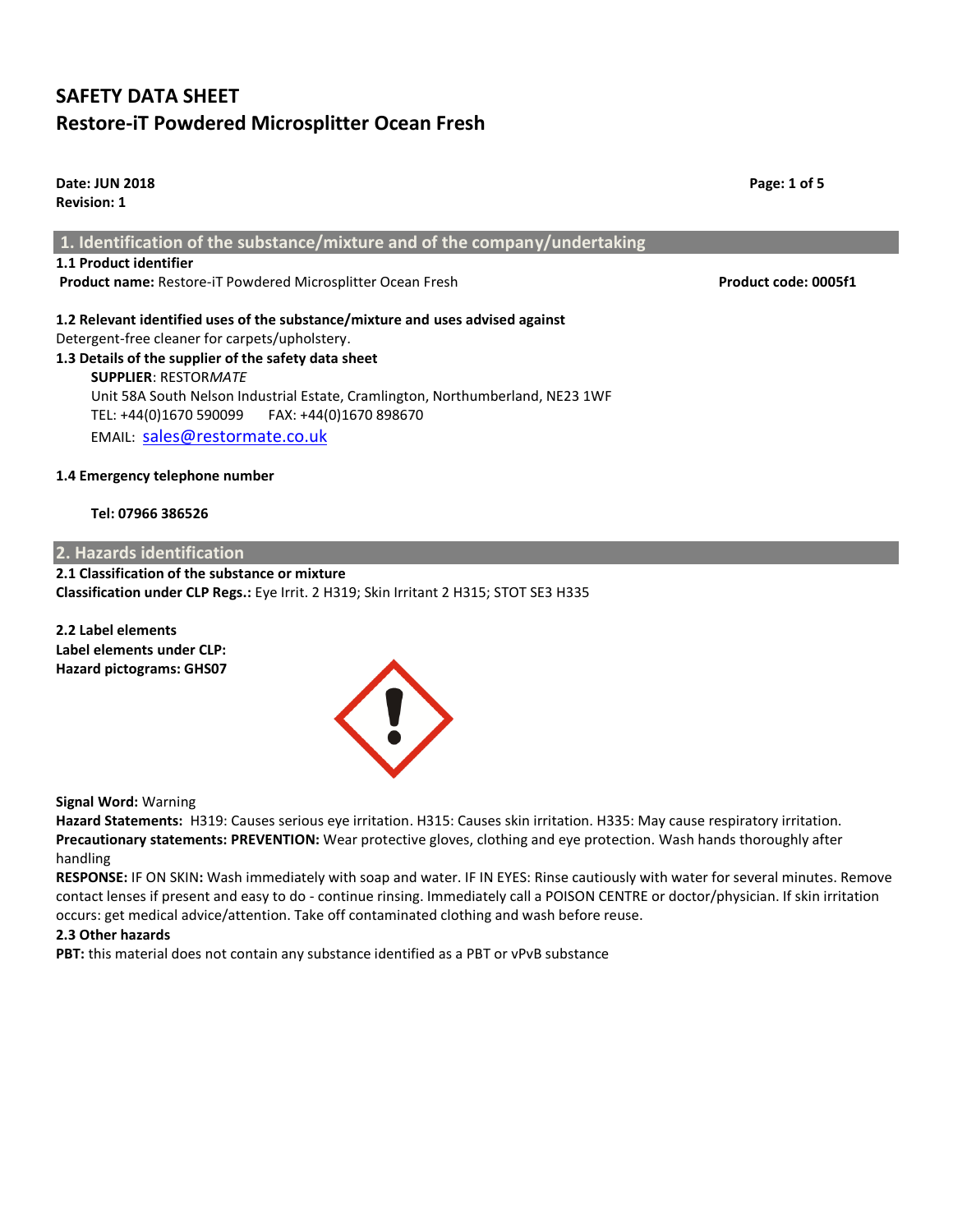**Date: JUN 2018 Page: 2 of 5 Revision: 1**

| 3. Composition/information on ingredients                                        |               |                                                      |                    |  |  |  |
|----------------------------------------------------------------------------------|---------------|------------------------------------------------------|--------------------|--|--|--|
| 3.1 Substances                                                                   |               |                                                      |                    |  |  |  |
| 3.2 Mixtures                                                                     |               |                                                      |                    |  |  |  |
| <b>Hazardous ingredients:</b>                                                    |               |                                                      |                    |  |  |  |
| <b>CAS</b>                                                                       | <b>EINECS</b> | <b>Classification CLP</b>                            | Concentration %w/w |  |  |  |
| Phosphoric acid, trisodium salt, dodecahydrate (REACH Reg. No. 01-2119489800-32) |               |                                                      |                    |  |  |  |
| 10101-89-0                                                                       |               | Skin irrit. 2 H315; Eye irrit. 2 H319; STOT SE3 H335 | $30 - 50$          |  |  |  |
| Sodium carbonate (REACH Reg. No.01-2119485498-19)                                |               |                                                      |                    |  |  |  |
| 497-19-8                                                                         | 207-838-8     | Eye irrit. 2 H319                                    | $5 - 10$           |  |  |  |
| Sodium Carbonate Peroxyhydrate (REACH Reg. No. 01-2119457268-30)                 |               |                                                      |                    |  |  |  |
| 15630-89-4                                                                       | 239-707-6     | Oxid. Solid H272; Acute tox 4 H302; Eye dam. 1H318   | $1 - 3$            |  |  |  |
| See section 16 for full text of H statements                                     |               |                                                      |                    |  |  |  |

See section 16 for full text of H statemer

#### **4. First aid measures**

#### **4.1 Description of first aid measures**

**Eye contact:** Flush with clean water for at least 15 minutes. Seek medical advice.

**Skin contact:** Remove at once all contaminated clothing. Wash area with soap and water. Seek medical advice if irritation persists. **Ingestion:** DO NOT induce vomiting. Give water to drink and seek immediate medical attention.

**Inhalation:** Remove from exposure, keep warm and at rest. If symptoms persist get medical attention.

#### **4.2 Most important symptoms and effects both acute and delayed**

#### **4.3 Indication of any immediate medical attention and special treatment needed**

Get medical attention promptly if symptoms occur after washing.

#### **5. Fire fighting measures**

#### **5.1 Extinguishing media**

**Suitable extinguishing agents:** Alcohol resistant foam, carbon dioxide, dry powder or water fog.

**Unsuitable agents:**

#### **5.2 Special hazards arising from the substance or mixture**

Irritating/toxic fumes including oxides of carbon may be produced on thermal decomposition.

#### **5.3 Advice for firefighters**

Self-contained breathing apparatus and full protective clothing should be worn.

## **6. Accidental release measures**

# **6.1 Personal precautions, protective equipment and emergency procedures**

Avoid raising dust. Avoid contact with eyes and skin. Wear protective clothing described in section 8.

# **6.2 Environmental precautions**

Significant discharge into drains or water courses should be notified to the appropriate authority.

# **6.3 Methods and material for containment and cleaning up**

Small spillages may be swept up and placed in closed container. Larger spillages should be contained, collected and transferred to plastic container for disposal in accordance with local regulations.

# **6.4 Reference to other sections**

See section 8 for protective equipment, section 7 for handling and section 13 for disposal.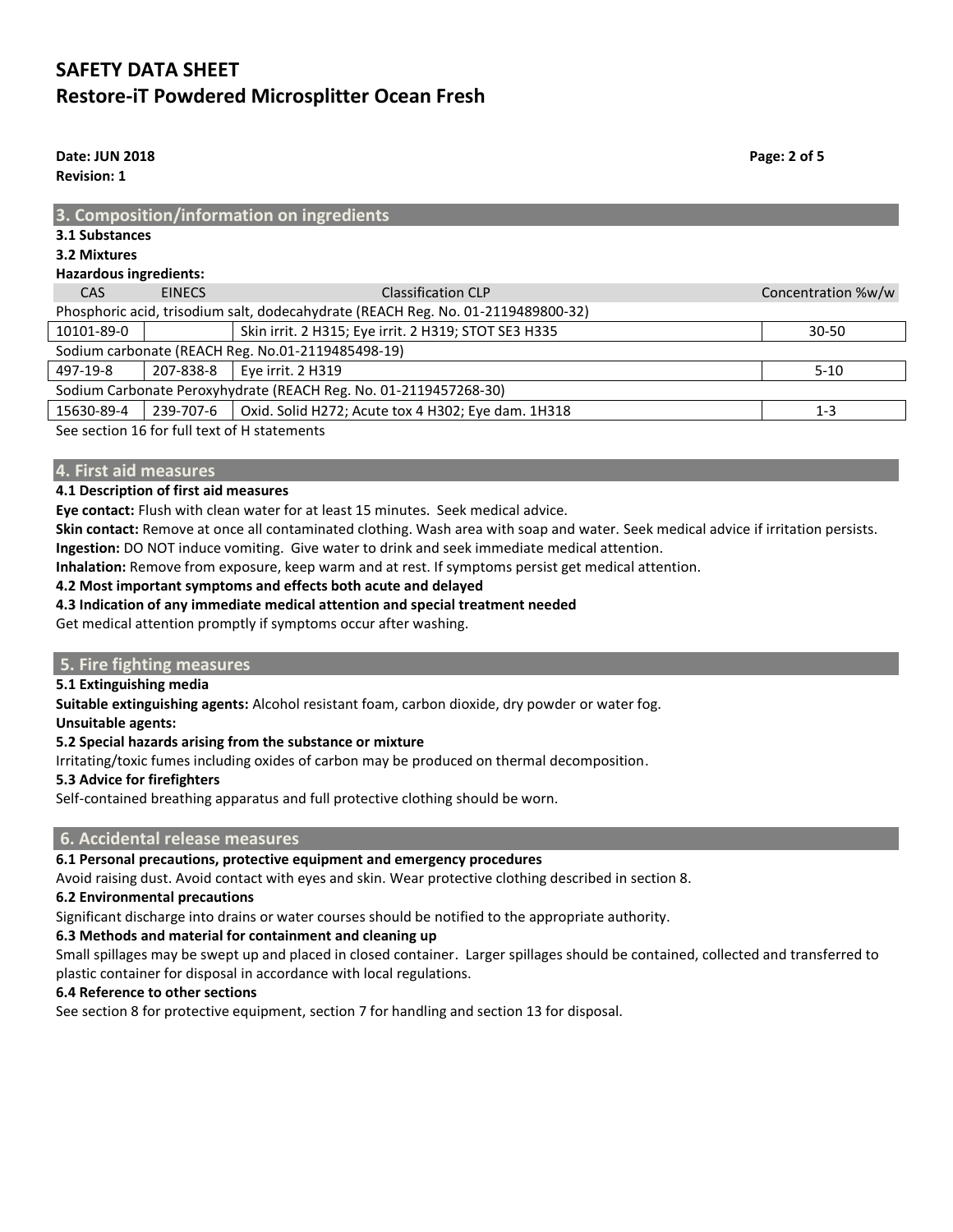**Date: JUN 2018 Page: 3 of 5**

**Revision: 1**

**7. Handling and storage**

## **7.1 Precautions for safe handling**

Ensure adequate ventilation. Avoid contact with skin and eyes. Avoid raising dust.

#### **7.2 Conditions for safe storage, including any incompatibilities**

Store in original container, tightly closed. Keep in a dry place below 40°C.

**7.3 Specific end use**

See section 1

### **8. Exposure controls/personal protection**

#### **8.1 Control parameters**

#### **Substances assigned Workplace Exposure Limits**

| <b>Name</b>      | type | Long term (8hrTWA)     | Short term (15mins) |
|------------------|------|------------------------|---------------------|
| Dust. total      | WEL  | $10$ mg/m <sup>3</sup> |                     |
| Dust, respirable | WEL  | 4mg/m <sup>3</sup>     |                     |

### **8.2 Exposure controls**

Wear PVC or neoprene gloves to prevent skin contact. Wear approved eye protection. Avoid inhalation of dust. Ensure good ventilation.

## **9. Physical and chemical properties**

## **9.1 Information on basic physical and chemical properties**

Appearance: white powder Odour: fresh bouquet Density at 20°C: >1.0kg/ltr Solubility: Completely soluble in water. pH(1% solution): 10 - 11 Flash point: N/A Boiling point/range: N/A Vapour pressure: N/A Oxidising: No **9.2 Other information** No further relevant information

## **10.Stability and reactivity**

**10.1 Reactivity** Not reactive under normal conditions **10.2 Chemical stability** Stable under normal conditions **10.3 Possibility of hazardous reactions** None known. **10.4 Conditions to avoid** High temperatures, storage in moist conditions. **10.5 Incompatible materials** Strong acids, reducing agents and oxidising agents. **10.6 Hazardous decomposition products**

Irritating/toxic fumes including oxides of carbon may be produced on thermal decomposition.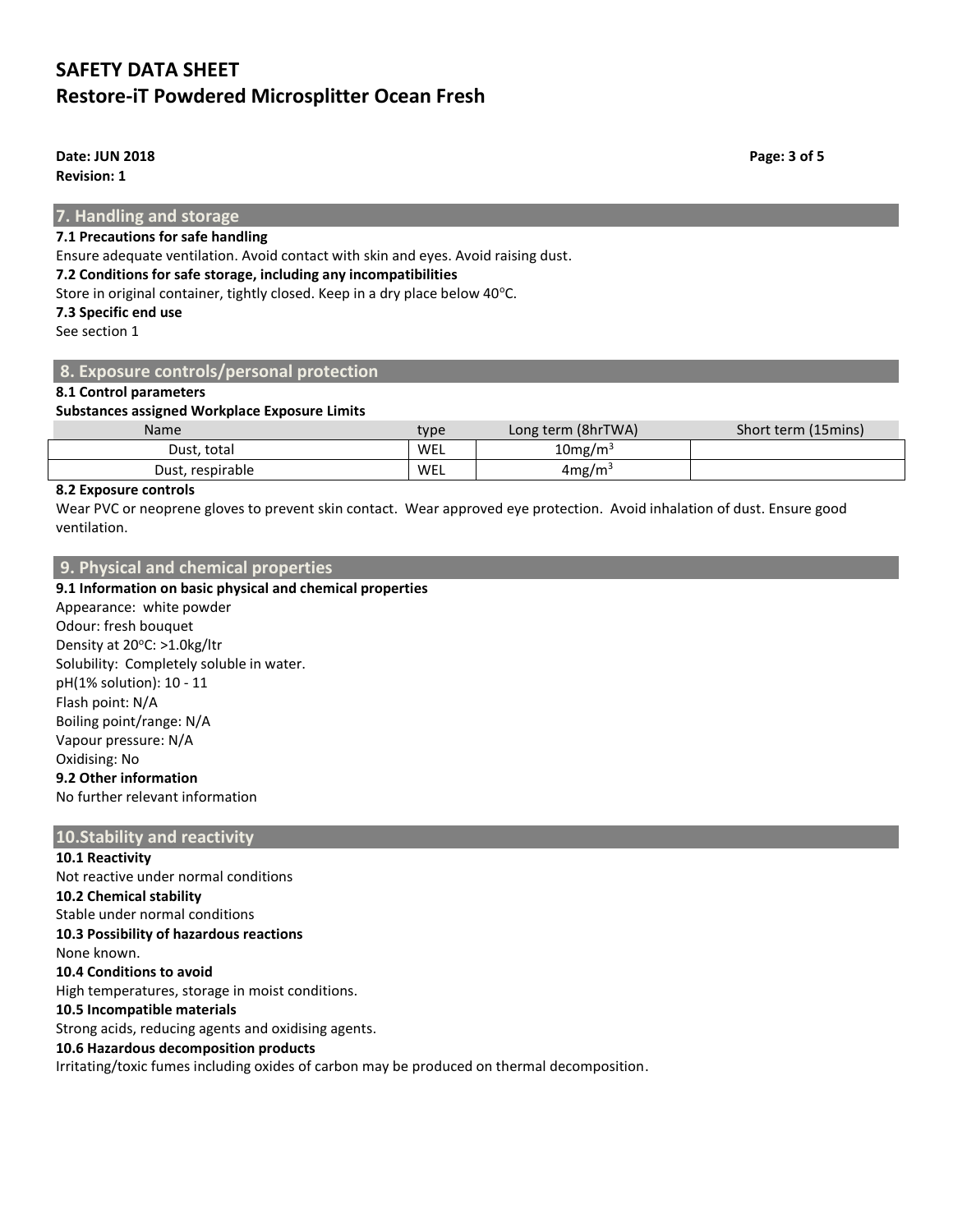**Date: JUN 2018 Page: 4 of 5 Revision: 1**

**11.Toxicological information**

**11.1 Information on toxicological effects.**

Eyes: Irritation, redness and watering.

Skin: Irritation, redness.

Ingestion: Irritation to throat and mouth, abdominal discomfort

Inhalation: Coughing, shortness of breath, irritation to membranes of nose and throat.

Toxic dose LD50 (oral, rat): Phosphoric acid, trisodium salt 7400mg/kg; Sodium carbonate peroxyhydrate 1034mg/kg; Sodium carbonate 2800mg/kg.

## **12.Ecological information**

## **12.1 Toxicity**

Ecotoxicity of ingredients: Sodium carbonate peroxyhydrate LC50 71mg/l (fish, 96hrs), EC50 4.9mg/l (daphnia, 48hrs); Sodium carbonate LC50 300mg/l (lepomis macrochirus, 96hrs), EC50 265mg/l (Daphnia, 48 hrs);

### **12.2 Persistence and degradability**

The product contains inorganic components which are not biodegradable.

**12.3 Bioaccumulative potential**

Not expected to bioaccumulate.

**12.4 Mobility in soil**

## Soluble in water.

# **12.5 Results of PBT and vPvB assessment**

No components classed as PBT/vPvB by current criteria.

#### **12.6 Other adverse effects**

The product may act as a nutrient which could contribute to excessive enrichment of the aquatic environment.

### **13.Disposal considerations**

### **13.1 Waste treatment methods**

Comply with local regulations. Do not allow concentrate to enter water systems.

### **14.Transport information**

**14.1 UN Number** Not classified as hazardous for transport. **14.2 UN Proper shipping name 14.3 Transport hazard class(es) 14.4 Packing group 14.5 Environmental hazards 14.6 Special precautions for user**

## **15.Regulatory information**

**15.1 Safety, health and environmental regulations/legislation specific for substance or mixture**

Detergents Regulations 2004/648/EC

Labelling; Contains less than 5% - oxygen bleaches, perfumes (Dihydromyrcenol, d-Limonene, Linalool); more than 30% - Phosphates

### **15.2 Chemical safety assessment**

A chemical safety assessment has not been carried out for this product.